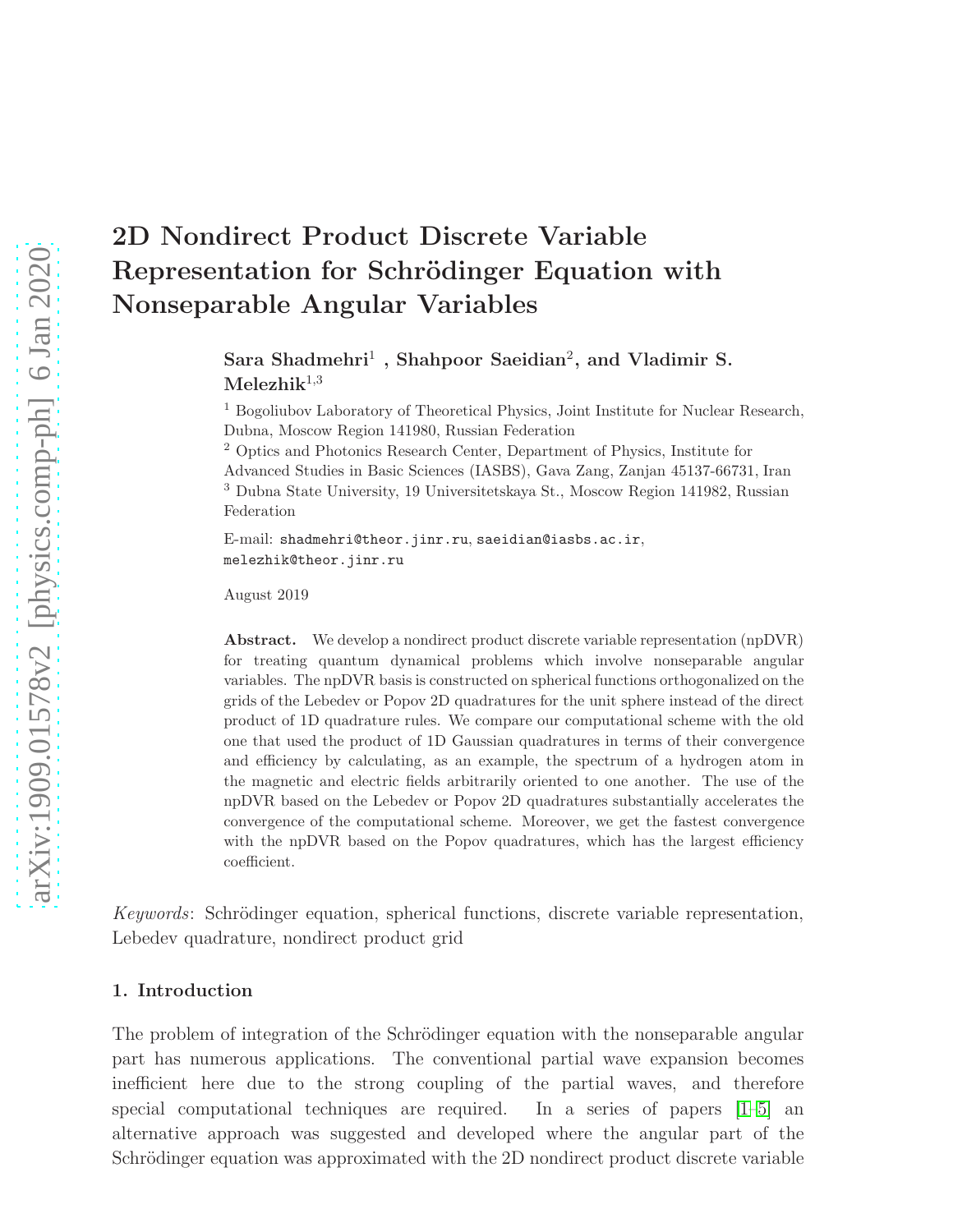representation (npDVR)[‡](#page-1-0). This approach proved to be very efficient with respect to this class of tasks, and a number of topical problems of quantum physics were resolved [\[2,](#page-9-2) [5,](#page-9-1) [7–](#page-9-3)[17\]](#page-9-4). The npDVR turned out to be very efficient in solving the time-dependent Schrödinger equation with three  $[3-5,8-10]$  $[3-5,8-10]$  $[3-5,8-10]$  and four  $[11,13,18]$  $[11,13,18]$  $[11,13,18]$  spatial variables. In the present work, we further develop the computational scheme by using the Lebedev [\[19–](#page-9-11)[23\]](#page-10-0) and Popov [\[24\]](#page-10-1) 2D quadratures on the unit sphere for constructing the npDVR basis instead of the direct product of 1D Gauss quadratures used so far.

We should note that to get an efficient DVR for the nonseparable angular part of the Schrödinger equation still remains a relevant problem [\[25\]](#page-10-2), despite the intensive work to develop multi-dimensional DVRs of different kinds for molecular dynamics with direct and nondirect product (generally pruned) basis, based on Gaussian, Lebedev or Smolyak [\[26\]](#page-10-3) grids, where much progress has been achieved over the past decade [\[6,](#page-9-12)[27–](#page-10-4)[32\]](#page-10-5). Mention also a recent work by H-G Yu [\[25\]](#page-10-2), where coherent 2D DVR (ZDVR) method [\[33\]](#page-10-6) was extended to the unit sphere, potentially promising in order to tackle the problems in polyatomic molecular dynamics.

The discrete variable representation (DVR) [\[34–](#page-10-7)[36\]](#page-10-8) (or the Lagrange-mesh method [\[37\]](#page-10-9)) proved to be useful in different quantum dynamical problems [\[36,](#page-10-8)[38](#page-10-10)[–42\]](#page-10-11) due to its known advantages. In DVR, any local spatial operator is diagonal, being approximated by its value at the DVR grid points. Thus, the evaluation of the Hamiltonian matrix is greatly facilitated in this representation while the only off-diagonal elements belong to the kinetic energy operator. However, simple extension of this representation to the 2D angular subspace in the form of a direct product of two 1D DVRs is inefficient due to the singularities that arise when approximating the  $\hat{L}^2$  operator in the kinetic energy [\[6,](#page-9-12)[36\]](#page-10-8). As an alternative, the 2D nondirect product DVR was proposed in [\[1](#page-9-0)[–5\]](#page-9-1) with the linear combinations of the spherical harmonics in the DVR basis orthogonalized on the angular 2D grids, in which the mentioned disadvantage was eliminated. However, the 2D angular grid  $(\theta_j, \phi_j)$  was constructed as a direct product of 1D Gaussian quadratures over the angular variables  $\theta$  and  $\phi$ . The discretization of the unit sphere in the 2D npDVR using the product of 1D Gaussian quadratures attracts with its simplicity. However, increasing the number of the grid points in this scheme leads to clustering of the points around the poles  $x = y = 0$  of the sphere, which is an essential drawback for constructing time-dependent computational schemes where the step of integration over time must be consistent with the spatial integration step. Moreover, the efficiency of a quadrature for numerical integration over the surface of the unit sphere - the ratio of the number of spherical harmonics to which the quadrature produces exact integration to the number of degrees of freedom of the quadrature [\[43\]](#page-10-12) - is minimal in the 2D quadrature constructed as a direct product of 1D quadratures.

To eliminate the drawback mentioned above, we use here the Lebedev [\[19–](#page-9-11)[23\]](#page-10-0) and Popov [\[24\]](#page-10-1) 2D angular quadratures invariant under the octahedral and icosahedral rotation group, respectively. They belong to the class of quadrature rules (cubatures)

<span id="page-1-0"></span><sup>‡</sup> The 2D DVR angular basis suggested in [\[3–](#page-9-5)[5\]](#page-9-1) was later called the nondirect product DVR (npDVR) in the work of Wang and Carrington [\[6\]](#page-9-12)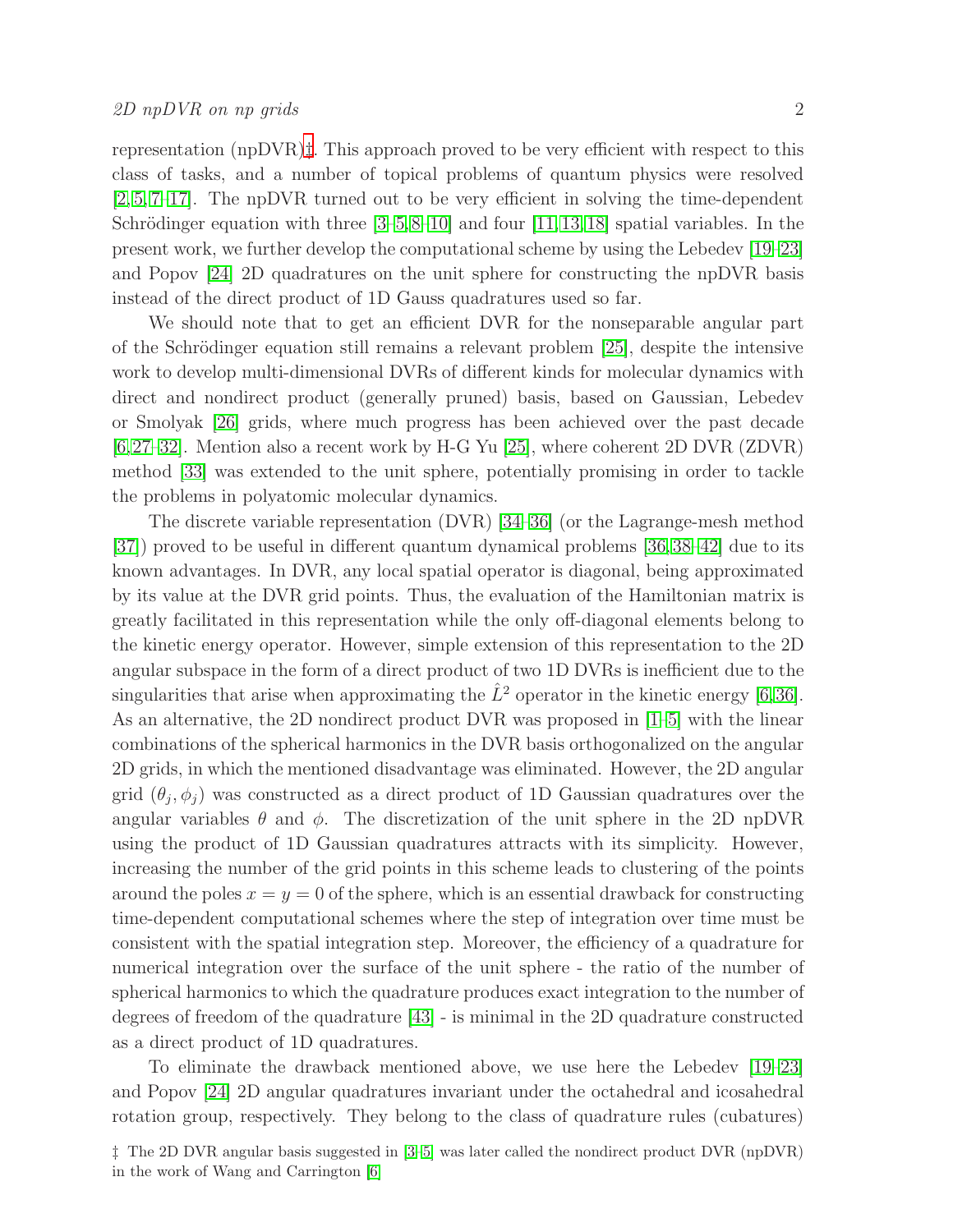for the unit sphere invariant under finite rotation groups outlined by Sobolev in his seminal works  $[44, 45]$  $[44, 45]$ . The cubatures are constructed in the form of sets of N nodal points and corresponding weights on the surface of a unit sphere, which allow precise integration of all spherical harmonics up to and including the n-th angular momentum, called the order of the cubature formula. Values of  $N$  and  $n$  determine the efficiency coefficient of every cubature formulas,  $\eta = (n+1)^2/(3N)$  [\[43\]](#page-10-12). The Lebedev and Popov cubatures pose high efficiency coefficients approaching unity with increasing  $N$  while the cubature constructed as a direct product of 1D Gaussian quadratures has constant coefficient  $\eta=2/3$  independently of N [\[46\]](#page-10-15). In the Lebedev and Popov cubatures, there is also no clustering of the nodal points noted above near the poles  $x = y = 0$  with increasing N. Moreover, an outline of the implementation of the Lebedev cubatures into the 2D DVR over two angular variables was already considered by Haxton [\[47\]](#page-10-16).

In this work, we suggest a computational scheme for integration of the 3D Schrödinger equation with the nonseparable angular part in the 2D npDVR based on the Popov and Lebedev cubatures. We construct the orthogonalized DVR basis functions with respect to the Lebedev (or Popov) cubature grid points. Then, we compare our computational scheme with the old one that used the product of 1D Gaussian quadratures in terms of their computational efficiency by calculating, as an example, the spectrum of a hydrogen atom in crossed magnetic and electric fields, which does not permit angular variable separation. It is shown that the use of the npDVR based on the Lebedev or Popov 2D cubatures substantially accelerates the convergence of the computational scheme. Moreover, we show the superiority of the 2D npDVR based on the Popov cubatures, which has the highest efficiency coefficient  $\eta$  of all the considered quadratures.

### 2. 3D Schrödinger equation with nonseparable angular variables in npDVR

In the npDVR  $[17, 48]$  $[17, 48]$  being used so far the solution of the Schrödinger equation, associated with a particle of mass m under the interaction  $V(\mathbf{r}),$ 

<span id="page-2-1"></span>
$$
\left[-\frac{\hbar^2}{2m}\nabla^2 + V(\mathbf{r})\right]\psi(\mathbf{r}) = E\psi(\mathbf{r})\tag{1}
$$

is expressed as the expansion

<span id="page-2-0"></span>
$$
\psi(r,\theta,\phi) = \frac{1}{r} \sum_{j=1}^{N} f_j(\Omega) u_j(r)
$$
\n(2)

in the basis

<span id="page-2-2"></span>
$$
f_j(\Omega) = \sum_{\nu=1}^{N} \bar{Y}_{\nu}(\Omega) [Y^{-1}]_{\nu j} \tag{3}
$$

defined on the 2D angular grid  $\Omega_j = (\theta_{j_\theta}, \phi_{j_\phi})$  in the subspace  $\Omega = (\theta, \phi)$ , where  $j_{\theta} = 1, ..., N_{\theta}$ ,  $j_{\phi} = 1, ..., N_{\phi}$  and  $N = N_{\theta} \times N_{\phi}$ . The index  $\nu$  numerates the pair  $\{l, m\}$  related to the corresponding modified spherical harmonics, and the matrix  $Y^{-1}$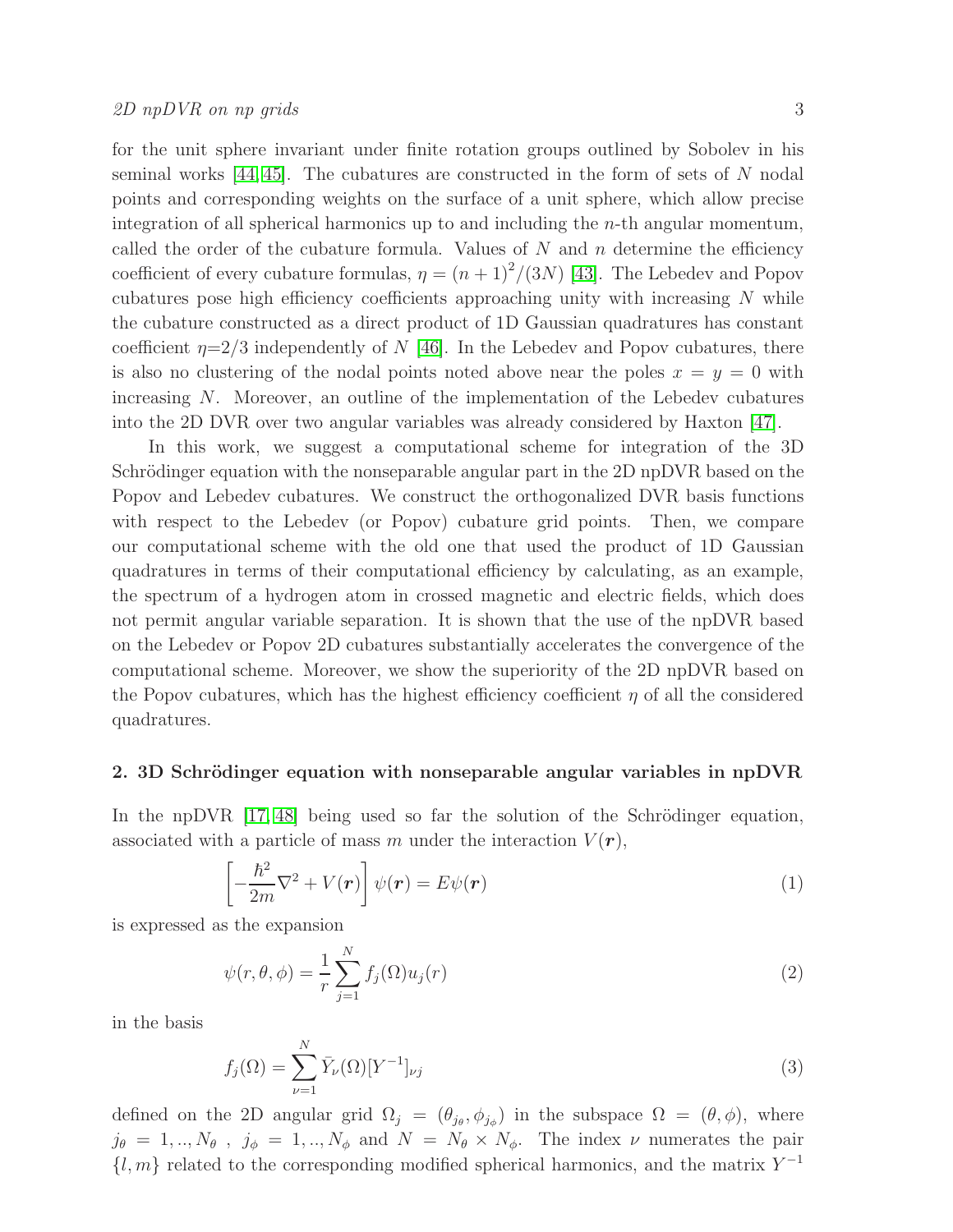<span id="page-3-0"></span>Table 1. The parameters of the Lebedev and Popov cubatures for each N, which is the number of grid points on a unit sphere. Each cubature produces exact integration of all spherical harmonics up to and including  $n$ -th angular momentum and all possible products of spherical harmonic pairs with angular momenta up to and including  $l_{max}$ .  $l_{top}$  is the highest l-value which is incorporated in constructing npDVR basis functions. The efficiency coefficient  $\eta$  defined as  $\eta = (n+1)^2/(3N)$ .

| LEBEDEV          |                  |                |                | POPOV  |     |                  |                |                |        |
|------------------|------------------|----------------|----------------|--------|-----|------------------|----------------|----------------|--------|
| $\boldsymbol{N}$ | $\boldsymbol{n}$ | $^{t}max$      | $t_{top}$      | $\eta$ | N   | $\boldsymbol{n}$ | $^{t}max$      | $t_{top}$      | $\eta$ |
| 6                | 3                |                | $\overline{2}$ | 0.89   | 6   | 3                |                | $\overline{2}$ | 0.89   |
| 14               | 5                | $\overline{2}$ | 4              | 0.85   | 12  | 5                | $\overline{2}$ | 3              | 1.00   |
| 26               | 7                | 3              | 6              | 0.82   | 22  | 7                | 3              | 5              | 0.97   |
| 38               | 9                | 4              | 6              | 0.87   | 32  | 9                | 4              | 6              | 1.04   |
| 50               | 11               | 5              | 8              | 0.96   | 48  | 11               | 5              |                | 1.00   |
| 86               | 15               | 7              | 10             | 0.99   | 84  | 15               | 7              | 9              | 1.02   |
| 110              | 17               | 8              | 12             | 0.98   | 104 | 17               | 8              | 11             | 1.04   |

is inverse to the matrix Y defined by  $Y_{j\nu} = \sqrt{w_j} \bar{Y}_{\nu}(\Omega_j)$  where  $w_j = (2\pi w_j')/N_\phi$  shows the weight function,  $(w_j'$  weight function of the Gaussian quadrature over  $\theta$ ) and the basis functions are defined in terms of the associate Legendre polynomials  $P^m_{l'}(\theta)$  ,

<span id="page-3-1"></span>
$$
\bar{Y}_{\nu}(\Omega) = \bar{Y}_{lm}(\Omega) = e^{im\phi} \sum_{l'} c_l^{l'} P_{l'}^{m}(\theta).
$$
\n(4)

In general  $c_l^{l'} = \delta_{ll'}$ , so the functions  $\bar{Y}_{\nu}(\Omega)$  coincide with the spherical harmonics  $Y_{\nu}(\Omega)$ , except for a few functions of the highest values of l where the functions are orthogonalized by the Gram-Schmidt method [\[16\]](#page-9-13). Thus, the constructed basis functions  $\bar{Y}_{\nu}(\Omega)$  are orthogonal and complete on the grid  $\Omega_j$  for each N. The unknown coefficients  $u_i(r)$  in expansion [\(2\)](#page-2-0) are the values  $\psi(r, \Omega_i)$  of the desired wave function  $\psi(r, \Omega)$  at the grid points  $\Omega_j$  multiplied by  $(r\sqrt{w_j})$ .

By substituting expansion  $(2)$  into  $(1)$ , a system of N coupled Schrödinger-type equations should be solved for the unknown N-dimensional vector  $\mathbf{u}(r) = \{u_j(r)\}_1^N$ ,

<span id="page-3-3"></span>
$$
\{\hat{H}^{(0)}(r) + \hat{V}(r)\}\boldsymbol{u}(r) = E\boldsymbol{u}(r)
$$
\n<sup>(5)</sup>

where the elements of the  $N \times N$  matrices  $\hat{H}^{(0)}(r)$  and  $\hat{V}(r)$  are represented as

<span id="page-3-2"></span>
$$
H_{jj'}^{(0)}(r) = -\frac{\hbar^2}{2m} (\delta_{jj'} \frac{d^2}{dr^2} - \frac{L_{jj'}^2}{r^2}),\tag{6}
$$

$$
V_{jj'}(r) = V(r, \Omega_j) \delta_{jj'}.
$$
\n
$$
(7)
$$

Here, by considering  $[Y^{-1}]_{\nu j}$  in [\(3\)](#page-2-2) as equal to  $\sqrt{w_j} \bar{Y}^*_{\nu}(\Omega_j)$ , the elements of the  $\hat{L}^2$ operator are defined as

$$
L_{jj'}^2 = \sum_{\nu=1}^N \sqrt{w_j w_{j'}} \bar{Y}_{\nu}(\Omega_j) l(l+1) \bar{Y}_{\nu}^*(\Omega_{j'}).
$$
 (8)

In what follows, we explain how the basis functions and further formulae are altered by using the Lebedev or Popov cubature angular grid points and corresponding weights instead of the Gaussian quadratures. For any fixed  $N$ , the cubature of Lebedev or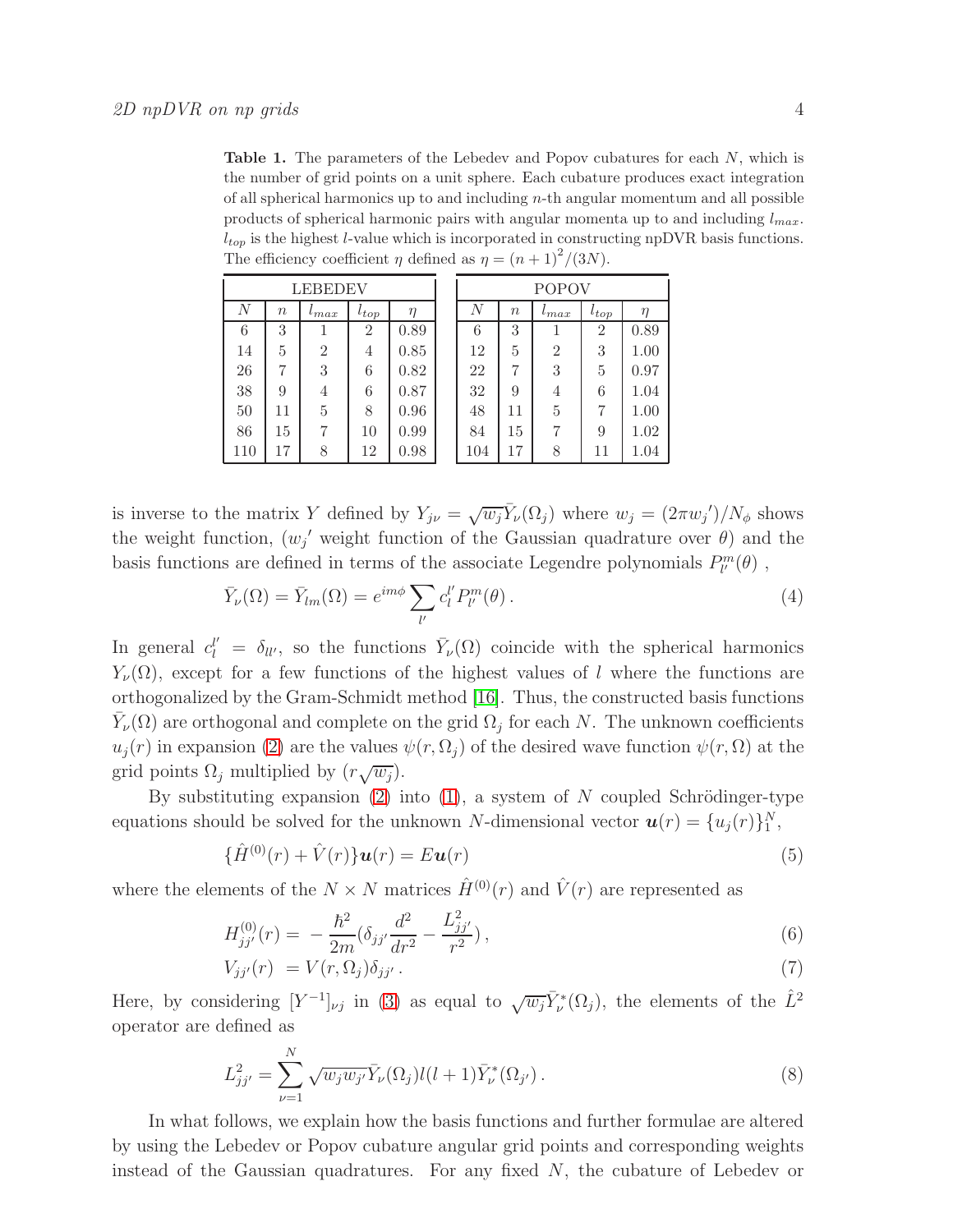Popov type can exactly integrate the square of spherical harmonics up to a certain angular momentum  $(l_{max})$  (Table [1\)](#page-3-0). Thus, only for the  $(l_{max} + 1)^2 \leq N$  spherical functions with  $l \leq l_{max}$  the orthogonality condition is satisfied:

$$
\langle Y_{\nu} | Y_{\nu'} \rangle = \int Y_{\nu}(\Omega) Y_{\nu'}^{*}(\Omega) d\Omega = 4\pi \sum_{j=1}^{N} w_{j} Y_{\nu}(\Omega_{j}) Y_{\nu'}^{*}(\Omega_{j}) = \delta_{\nu\nu'} \quad , \quad l \le l_{max} \tag{9}
$$

where  $\Omega_j = (\theta_j, \phi_j)$  and  $w_j$  show the grid's angular coordinates and its weights the sum of which equals unity  $(\sum_{j=1}^{N} w_j = 1.0)$  (for Lebedev grids and weights see [\[49\]](#page-10-18)). However, it follows from the above consideration (see Equations [\(2](#page-2-0)[-4\)](#page-3-1)) that for constructing the npDVR basis [\(3\)](#page-2-2) the number of basis functions should be equal to the number of grid points N. Therefore, the  $N - (l_{max}+1)^2$  additional spherical harmonics with  $l > l_{max}$  are required to be included into consideration and made orthogonal to others on the angular grid. Towards this aim, we use the orthogonalization procedure suggested in [\[47\]](#page-10-16) instead of the Gramm-Schmidt orthogonalization. First, the number of harmonics expands to a value  $\bar{N}$  exceeding N by including all the harmonics with l up to and including  $\bar{l}$  so that  $\overline{N} = (\overline{l} + 1)^2 > N$ . Then, we construct an overlap matrix of  $\overline{N} \times \overline{N}$  dimension whose elements are defined as a scalar product of different available spherical harmonics with  $l \leq l$ 

$$
\langle Y_{\nu} | Y_{\nu'} \rangle = \int Y_{\nu}(\Omega) Y_{\nu'}^*(\Omega) d\Omega = 4\pi \sum_{i=1}^N w_i Y_{\nu}(\Omega_i) Y_{\nu'}^*(\Omega_i) \qquad l, l' \leq \bar{l} \tag{10}
$$

If by diagonalizing this matrix, we get exactly  $N$  nonzero eigenvalues, we consider  $l$ as equal to  $l_{top}$ , and store the normalized corresponding eigenvectors in the matrix of  $N \times N$  dimension called S, where N is the number of nonzero eigenvectors and  $\overline{N}$  is the vector dimension. Otherwise, we increase  $\overline{l}$  to  $\overline{l} + 1$  and subsequently repeat the above procedure until reaching the desired number N of nonzero eigenvalues of the overlap matrix (10). The suitable values of  $l_{top}$  obtained by this method are listed in Table [1.](#page-3-0)

In this way we obtain a set of linear combinations of spherical harmonics

<span id="page-4-0"></span>
$$
\Phi_{\nu}(\Omega) = \sum_{\mu=1}^{\bar{N}} S_{\nu\mu} Y_{\mu}(\Omega) , \quad \nu = 1, ..., N ,
$$
\n(11)

where  $\mu = \{l_{\mu}, m_{\mu}\}\$ labeled in an ascending order as  $\{l_{\mu}, m_{\mu}\} = \{0, 0\}, \{1, -1\}, \{1, 0\}, \{1, 1\}, ..., \{l_{top}, l_{top}-1\}$ 1},  $\{l_{top}, l_{top}\}$ . The set of the constructed functions  $\Phi_{\nu}(\Omega)$  is orthogonal and complete on the cubature grid points  $(\Omega_i, w_i)$  as

$$
\langle \Phi_{\nu} | \Phi_{\nu'} \rangle = 4\pi \sum_{i=1}^{N} w_i \Phi_{\nu}(\Omega_i) \Phi_{\nu'}^*(\Omega_i) = \delta_{\nu \nu'} \tag{12}
$$

and

$$
4\pi \sum_{\nu=1}^{N} \sqrt{w_i} \sqrt{w_j} \Phi_{\nu}(\Omega_i) \Phi_{\nu}^*(\Omega_j) = \delta_{ij}.
$$
 (13)

Thus, with  $\Phi_{\nu}$  defined by [\(11\)](#page-4-0) we construct the desired 2D npDVR basis  $f_i(\Omega)$  [\(3\)](#page-2-2) as

<span id="page-4-1"></span>
$$
f_j(\Omega) = \sum_{\nu=1}^N \sqrt{4\pi w_j} \Phi_{\nu}(\Omega) \Phi_{\nu}^*(\Omega_j).
$$
 (14)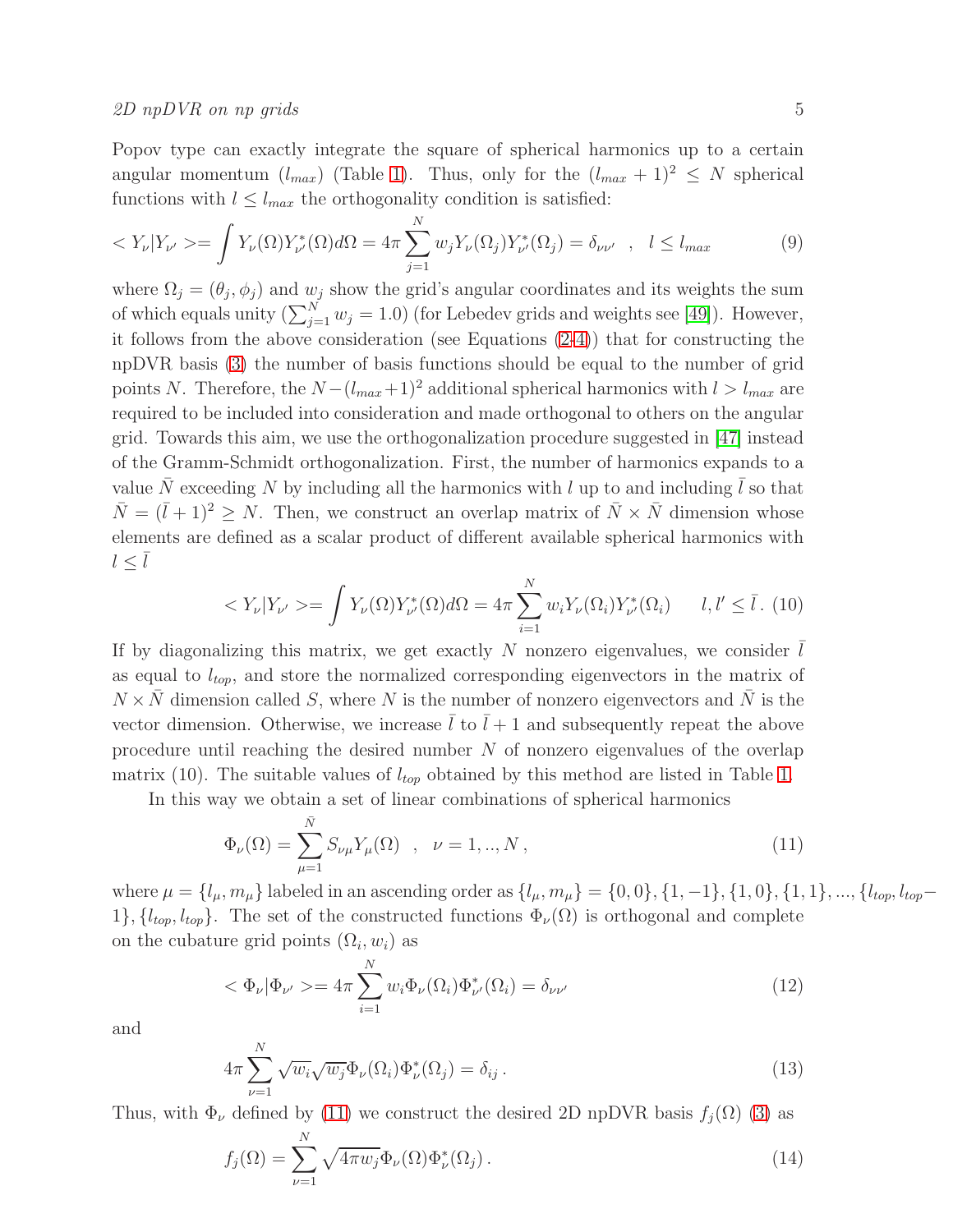In this representation, the  $\hat{L}^2$  operator in [\(6\)](#page-3-2) takes the following form:

<span id="page-5-1"></span>
$$
L_{jj'}^2 = 4\pi \sum_{\nu=1}^N \sqrt{w_j w_{j'}} \sum_{\mu=1}^{\bar{N}} S_{\nu\mu} l_{\mu} (l_{\mu} + 1) Y_{\mu}(\Omega_j) \Phi_{\nu}^*(\Omega_{j'}), \qquad (15)
$$

and the interaction operator  $\hat{V}(r)$  has the diagonal structure defined by Eq.[\(7\)](#page-3-2) in the Lebedev (or Popov) grid points  $\Omega_j$ .

# 3. Numerical example: hydrogen atom in crossed electric and magnetic fields

To perform a comparative analysis of the efficiency of the suggested npDVR computational schemes based on the Lebedev and Popov cubatures, we have calculated low-lying bound states of a hydrogen atom in the electric  $\bm{F}$  and magnetic  $\bm{B}$  fields arbitrarily oriented to one another. It is a good example for our purpose, because in the general case of arbitrary mutual orientation of the fields the separation of angular variables is not possible in this three-dimensional problem. Moreover, this problem has already been successfully investigated with the early version of the npDVR, which used a direct product of 1D angular Gaussian quadratures [\[2\]](#page-9-2).

In this problem, the interaction potential in the corresponding Schrödinger equation [\(5\)](#page-3-3) is expressed as

<span id="page-5-0"></span>
$$
\hat{V}(\boldsymbol{r}) = -\frac{1}{r} + (\boldsymbol{F} \cdot \boldsymbol{r}) + \frac{1}{2} (\boldsymbol{B} \cdot \boldsymbol{L}) + \frac{1}{8} [\boldsymbol{B} \times \boldsymbol{r}]^2 , \qquad (16)
$$

where  $r$  and  $L$  are the radius-vector and orbital angular momentum of the electron. We consider the vectors **B** and **F**, which form an arbitrary angle  $\alpha$ , are placed in the xz-plane,

$$
\mathbf{B} = \beta \mathbf{n}_z , \quad \mathbf{F} = \gamma (\sin \alpha \mathbf{n}_x + \cos \alpha \mathbf{n}_z). \tag{17}
$$

Here, the strengths  $\gamma$  and  $\beta$  of the electric and magnetic field are expressed in atomic units  $F_0 = e^5 m_e^2 / \hbar^4 \approx 5.14 \times 10^9$  V/cm and  $B_0 = (e/\hbar)^3 m_e^2 c \approx 2.35 \times 10^9$  G  $(\hbar = e = m_e = 1)$ , which we use hereafter. Thus, the interaction potential [\(16\)](#page-5-0) takes the form

<span id="page-5-2"></span>
$$
\hat{V}(\mathbf{r}) = -\frac{1}{r} + \gamma r \left( \sin \alpha \sin \theta \cos \phi + \cos \alpha \cos \theta \right) + \frac{1}{2} (\beta L_z) + \frac{1}{8} (\beta r \sin \theta)^2.
$$
\n(18)

In our 2D npDVR basis [\(14\)](#page-4-1), the  $\hat{L}^2$  operator is defined as [\(15\)](#page-5-1) and the elements of the potential matrix [\(18\)](#page-5-2) are represented by the sum of the diagonal matrix [\(7\)](#page-3-2) plus the term related to the  $\hat{L}_z$  operator,

<span id="page-5-3"></span>
$$
V_{jj'}(r) = \left[ -\frac{1}{r} + \gamma r \left( \sin \alpha \sin \theta_j \cos \phi_j + \cos \alpha \cos \theta_j \right) + \frac{1}{8} (\beta r \sin \theta_j)^2 \right] \delta_{jj'}
$$

$$
+ \frac{1}{2} \beta \left[ 4\pi \sum_{\nu=1}^N \sqrt{w_j w_{j'}} \sum_{\mu=1}^{\bar{N}} S_{\nu\mu} m_{\mu} Y_{\mu}(\Omega_j) \Phi_{\nu}^*(\Omega_{j'}) \right]. \tag{19}
$$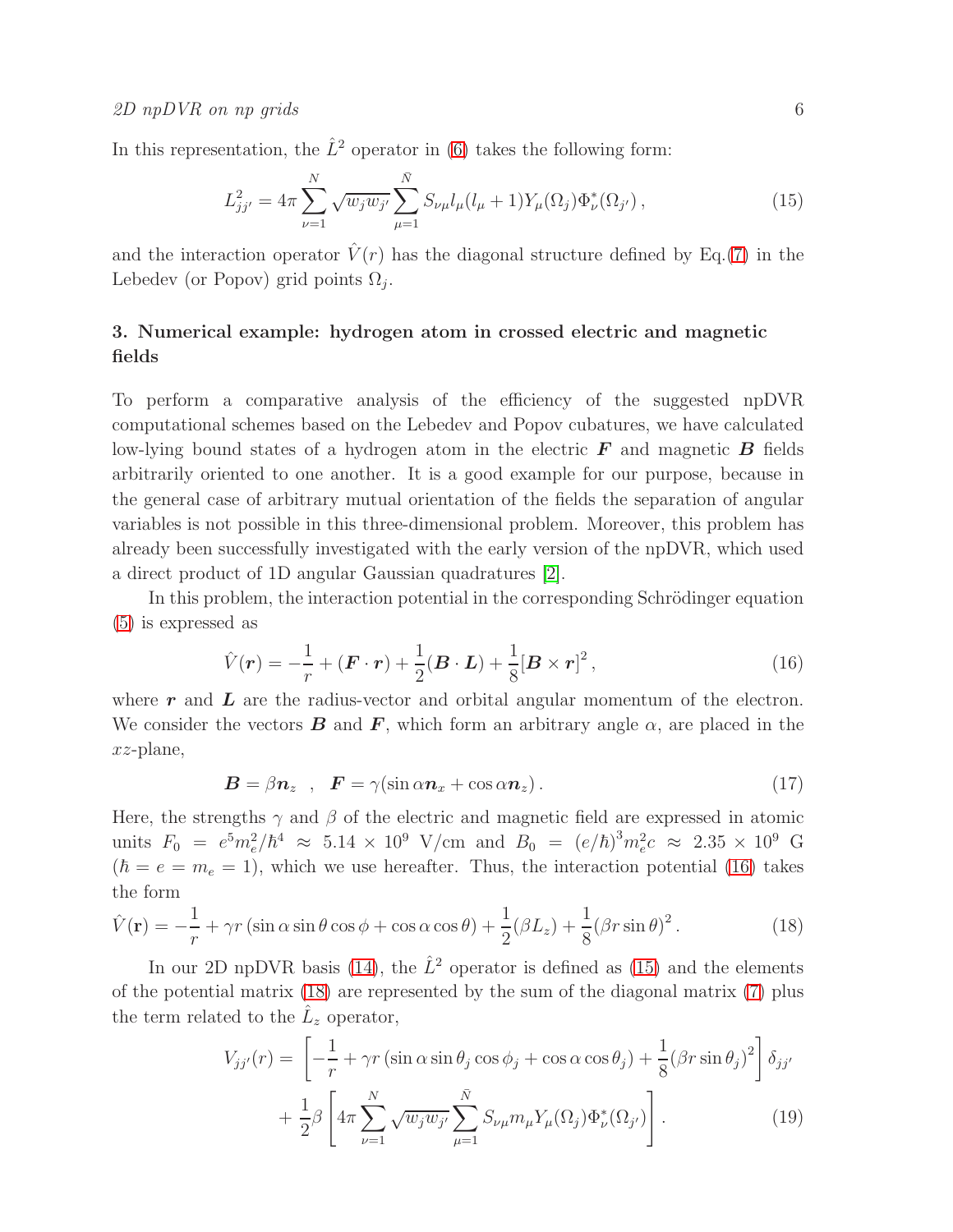To calculate in the 2D npDVR of the bound state energy E of the hydrogen atom in the crossed electric and magnetic fields, we must complement equations [\(5\)](#page-3-3) with zero boundary conditions at  $r = 0$  and  $r = r_m \to \infty$ 

<span id="page-6-0"></span>
$$
u(0, \Omega_j) = u(r_m, \Omega_j) = 0
$$
\n<sup>(20)</sup>

and resolve the arising eigenvalue problem [\(5,](#page-3-3)[6](#page-3-2)[,15](#page-5-1)[,19,](#page-5-3)[20\)](#page-6-0). For this purpose, we approximate the radial part of the system of equations [\(5\)](#page-3-3) with six-order finite differences on a quasi-uniform grid  $r_i = r_m(\exp(7x_i) - 1)/(\exp(7) - 1)$  (where  $x_i = i/N_x$ ,  $i = 1, 2, ..., N_x$  suggested in [\[3\]](#page-9-5) and use the inverse iterations in the subspace for finding the desired eigenvalues. The step of integration over  $r$  and the integration boundary  $r<sub>m</sub>$  are fixed so that the introduced integration error does not exceed errors from the npDVR approximation of the angular part:  $1/N_x = 0.001$  (0.0005) and  $r_m = 8$  (20) for strong (weak) fields.

First, we calculate the energies of the ground state of a hydrogen atom in the strong magnetic ( $\beta = 2.0$ ) and electric ( $0.5 \leq \gamma \leq 2.0$ ) fields at the angle  $\alpha = \pi/2$ . In this case, the term  $\frac{1}{2}(\beta L_z)$  is absent in the potential [\(18\)](#page-5-2). The convergence of the calculated energies E on a sequence of condensing angular grids  $(N \to \infty)$  for three npDVR scheme is illustrated in Figure[.1](#page-7-0) for a few strengths  $\gamma = 0.5, 1.0, 1.5, 2.0$  of the electric field. Here, the points indicated as Gaussian represent the results obtained with the npDVR based on the direct product of 1D angular Gaussian quadratures. The points indicated as Lebedev and Popov are obtained with the npDVR based on the Lebedev and Popov cubatures, respectively. The superiority of the npDVR based on the Popov and Lebedev cubatures against the old npDVR scheme that used the direct product of 1D Gaussian quadratures is obvious in the graphs. Moreover, we observe a clear correlation between the convergence of the npDVR computational scheme and the efficiency coefficient  $\eta$ : the larger the coefficient  $\eta$ , the faster the convergence of the computational scheme.

We also perform the comparative analysis of these three computational schemes as applied to the description of the splitting of the hydrogen first excited state  $n = 2$  in rather weak fields of magnitudes  $\beta = 0.005$  and  $\gamma = 10^{-2}/6$ , which was analyzed earlier in [\[2\]](#page-9-2). The calculated energies of the lowest state of the multiplet with the quantum number  $q = -(n-1) = -1$  [\[2\]](#page-9-2) are presented in Table [2](#page-8-0) when the fields are perpendicular to each other  $(\alpha = \pi/2)$  and in Table [3](#page-8-1) when  $\alpha = \pi/8$ , together with the corresponding results of Melezhik [\[2\]](#page-9-2). It is worth mentioning that in our Gaussian scheme, we consider the basis function index  $\nu = \{l, m\}$  which appears in equation [\(3\)](#page-2-2) as

$$
\sum_{\nu=1}^{N} = \sum_{m=-(N_{\phi}-1)/2}^{(N_{\phi}-1)/2} \sum_{l=|m|}^{|m|+N_{\theta}-1}
$$

while in [\[2\]](#page-9-2) it takes the values  $\nu = \{l, m\} = \{0, 0\}, \{1, -1\}, \{1, 0\}, \{1, 1\}, ..., \{\sqrt{N} - \}$  $1, \sqrt{N} - 2$  and  $\{\sqrt{N} - 1, \sqrt{N} - 1\}$ . The comparison of the results of [\[2\]](#page-9-2) with ours in the tables shows that our method yields accurate values and demonstrates clearly the rearrangement of the energy spectrum due to the varying angle  $\alpha$ . Here, similar to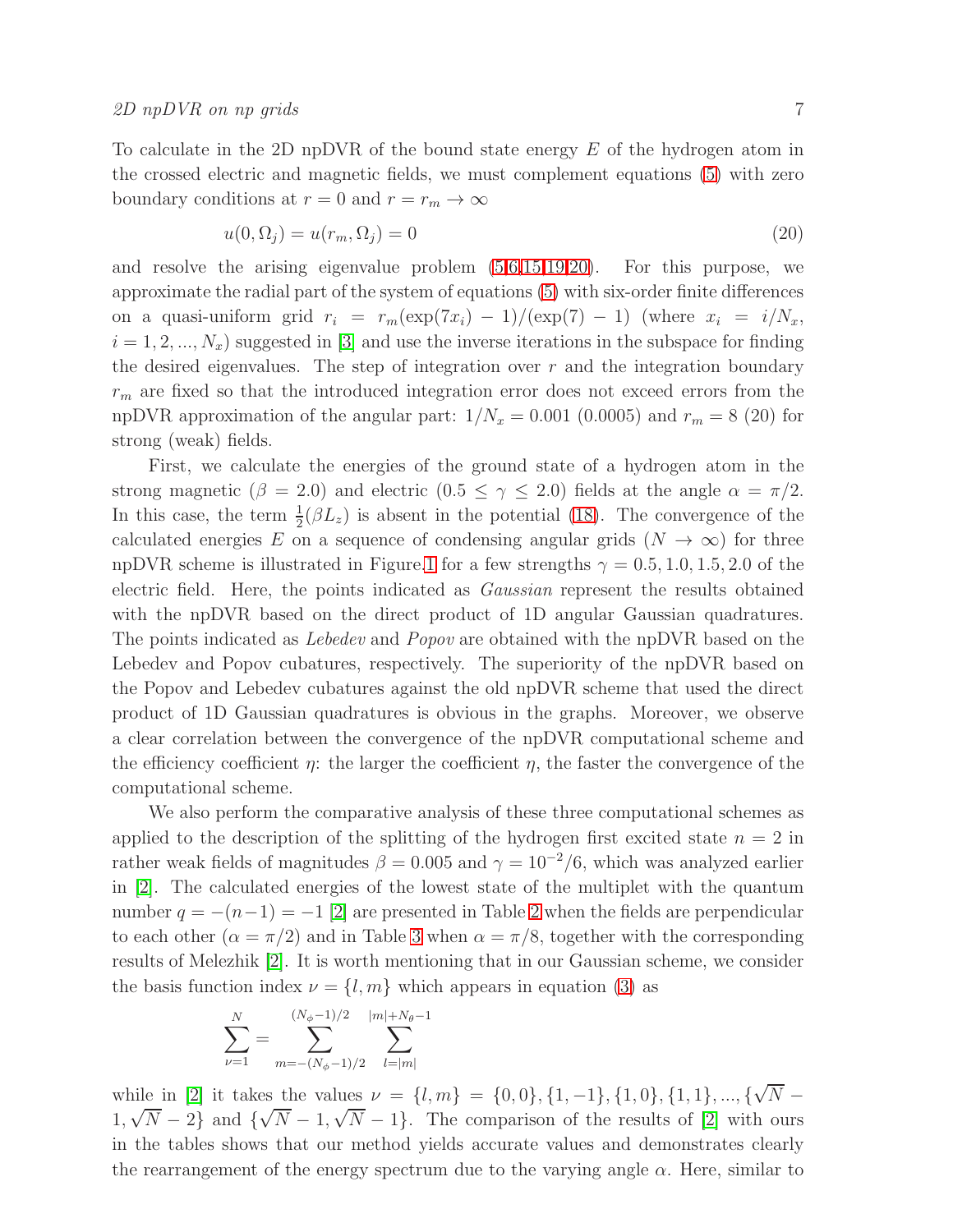

<span id="page-7-0"></span>Figure 1. The ground-state energies of a hydrogen atom in the external magnetic  $\beta = 2.0$  and electric  $\gamma = 0.5, 1.0, 1.5, 2.0$  fields perpendicular to one another  $(\alpha = \pi/2)$ . The energies are calculated using three computational schemes with different npDVR bases (see text). The thin horizontal black lines show the most accurate value obtained for each case.

the case of the ground state, the performed analysis demonstrates a direct correlation between the value of the efficiency coefficient  $\eta$  and the convergence of the computational scheme, i.e. applying the npDVR based on the Lebedev or Popov cubatures enhances the convergence of the computational scheme. Moreover, the fastest convergence is demonstrated by the npDVR based on the Popov cubatures, which has the largest  $\eta$  among all the considered quadratures on the unit sphere and gives rather accurate results even at a low number of basis functions as  $N = 12$ .

## 4. Conclusion

We have developed the 2D npDVR for treating quantum dynamical problems which involve nonseparable angular variables. The npDVR basis is constructed on spherical functions orthogonalized on the grids of the Lebedev or Popov cubatures for the unit sphere. We have presented a detailed description of the npDVR basis construction and comparative analysis of our computational scheme with the old one that used the direct product of 1D Gaussian quadratures, in terms of their convergence by calculating, as an example, the spectrum of a hydrogen atom in the magnetic and electric fields arbitrarily oriented to one another. The performed analysis demonstrates a direct correlation between the value of the efficiency coefficient  $\eta$  and the convergence of the computational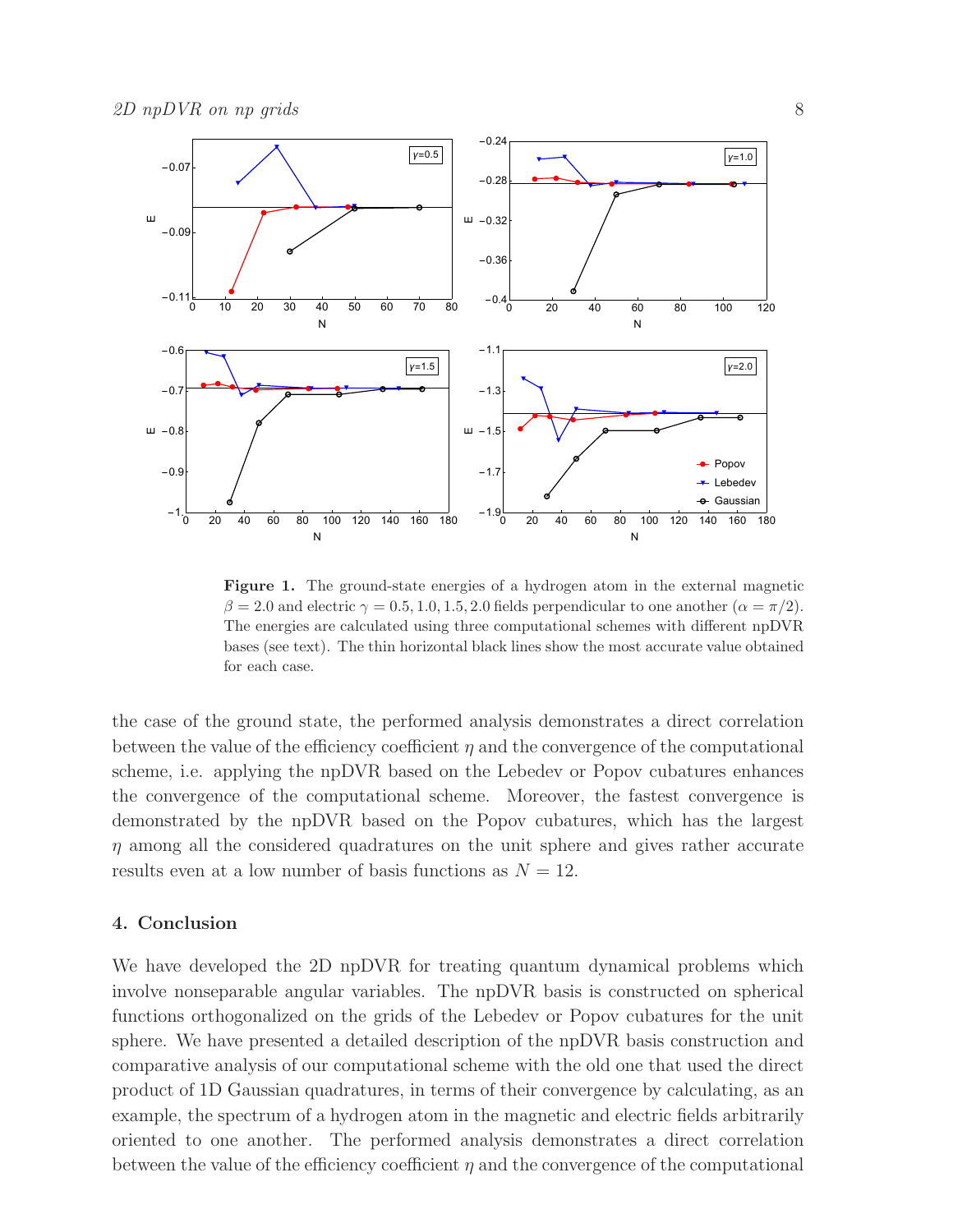<span id="page-8-0"></span>**Table 2.** The energy of the lowest state  $\{q\} = \{-1\}$  of the Hydrogen atom multiplet  $n = 2$  in the fields  $\beta = 0.005$  and  $\gamma = 10^{-2}/6$  when  $\alpha = \pi/2$ . The energy is obtained using three computational schemes with different npDVR bases. In [\[2\]](#page-9-2), the energy was calculated to be  $E = -0.13075$  by using  $N = 25$  grid points.

| $\beta = 0.005$ , $\gamma = 10^{-2}/6$ |                |                |                |              |              |  |  |
|----------------------------------------|----------------|----------------|----------------|--------------|--------------|--|--|
| N                                      |                | Gaussian       | Lebedev        | Popov        |              |  |  |
|                                        | $N_{\phi} = 3$ | $N_{\phi} = 5$ | $N_{\phi} = 7$ |              |              |  |  |
| 12                                     |                |                |                |              | $-0.1307374$ |  |  |
| 14                                     |                |                |                | $-0.1306568$ |              |  |  |
| 22                                     |                |                |                |              | $-0.1307374$ |  |  |
| 25                                     |                | $-0.1307454$   |                |              |              |  |  |
| 26                                     |                |                |                | $-0.1306159$ |              |  |  |
| 30                                     | $-0.1326501$   |                |                |              |              |  |  |
|                                        |                | $-0.1307454$   |                |              |              |  |  |
| $32\,$                                 |                |                |                |              | $-0.1307377$ |  |  |
| 36                                     | $-0.1326501$   |                |                |              |              |  |  |
| 38                                     |                |                |                | $-0.1307377$ |              |  |  |
| 40                                     |                | $-0.1307454$   |                |              |              |  |  |
| 48                                     |                |                |                |              | $-0.1307377$ |  |  |
| 49                                     |                |                | $-0.1307377$   |              |              |  |  |
| 50                                     |                | $-0.1307454$   |                | $-0.1307377$ |              |  |  |
| 70                                     |                |                | $-0.1307377$   |              |              |  |  |

<span id="page-8-1"></span>Table 3. The energy of the lowest state  ${q} = {-1}$  of the Hydrogen atom multiplet  $n = 2$  in the fields  $\beta = 0.005$  and  $\gamma = 10^{-2}/6$  when  $\alpha = \pi/8$ . The energy is obtained using three computational schemes with different npDVR bases. In [\[2\]](#page-9-2), the energy was calculated to be  $E = -0.13028$  by using  $N = 25$  grid points.

| $\beta = 0.005$ , $\gamma = 10^{-2}/6$ |                |              |                |              |              |  |  |
|----------------------------------------|----------------|--------------|----------------|--------------|--------------|--|--|
| $\cal N$                               |                | Gaussian     | Lebedev        |              |              |  |  |
|                                        | $N_{\phi} = 3$ | $N_\phi = 5$ | $N_{\phi} = 7$ |              | Popov        |  |  |
| 12                                     |                |              |                |              | $-0.1302730$ |  |  |
| 14                                     |                |              |                | $-0.1301970$ |              |  |  |
| 22                                     |                |              |                |              | $-0.1302723$ |  |  |
| 26                                     |                |              |                | $-0.1301643$ |              |  |  |
| 30                                     | $-0.1304448$   |              |                |              |              |  |  |
| 32                                     |                |              |                |              | $-0.1302728$ |  |  |
| 36                                     | $-0.1304448$   |              |                |              |              |  |  |
| 38                                     |                |              |                | $-0.1302728$ |              |  |  |
| 40                                     |                | $-0.1302756$ |                |              |              |  |  |
| 48                                     |                |              |                |              | $-0.1302728$ |  |  |
| 49                                     |                |              | $-0.1302755$   |              |              |  |  |
| 50                                     |                | $-0.1302756$ |                | $-0.1302728$ |              |  |  |
| 70                                     |                |              | $-0.1302755$   |              |              |  |  |

scheme. We have found that the use of the npDVR based on the Lebedev or Popov cubatures substantially accelerates the convergence of the computational scheme and have shown the superiority of the npDVR based on the Popov cubatures possessing the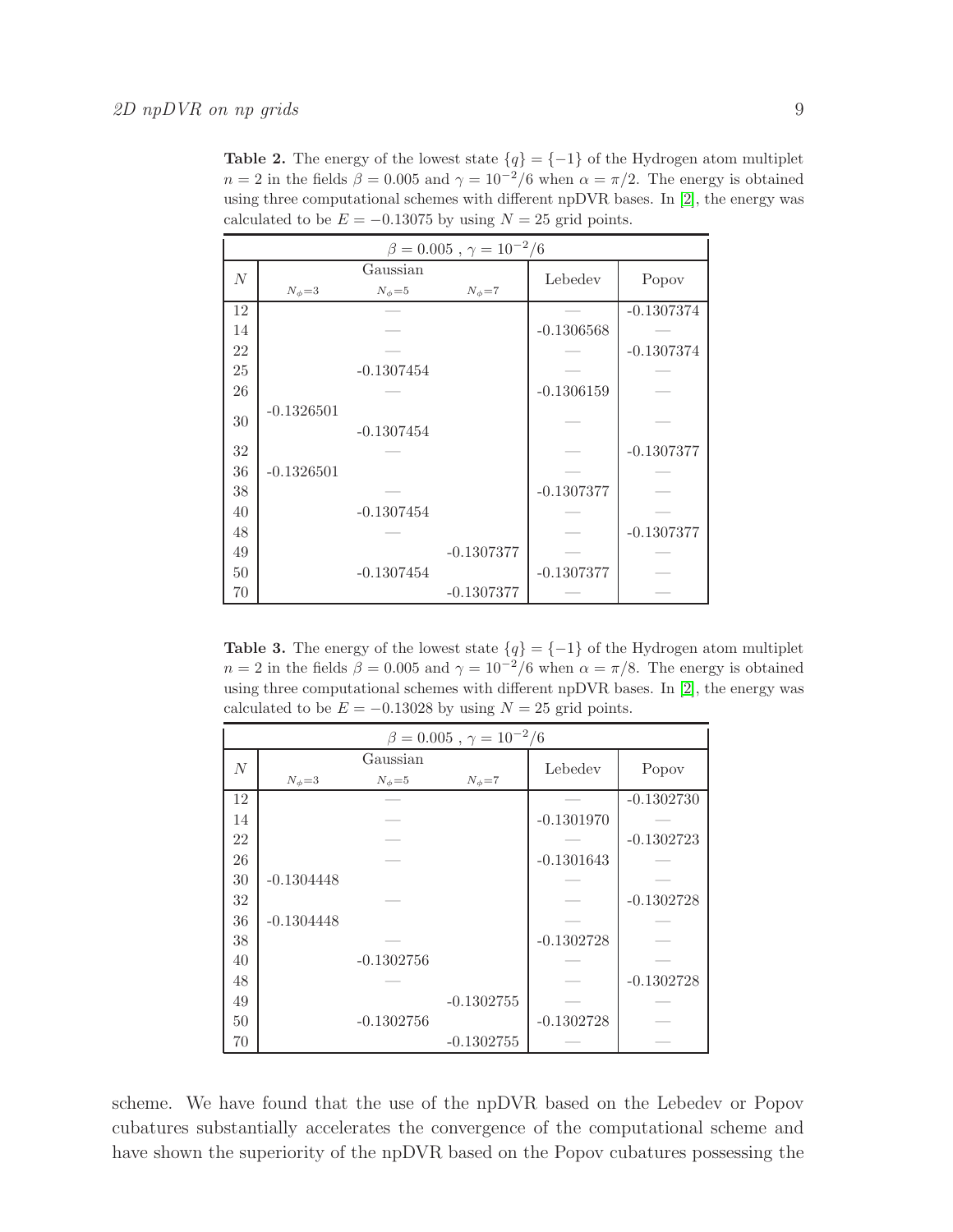largest efficiency coefficient. The acceleration of the convergence of the 2D DVR with increasing the efficiency coefficient of the corresponding grid is understood. Indeed, a 2D DVR with a larger efficiency coefficient gives a better approximation to the original problem than a 2D DVR, which has less  $\eta$  on the same number of basis functions (grid points). This fact should be taken into account when constructing the optimal 2D DVR for the problem under consideration: one should expect faster convergence for the DVR with larger  $\eta$ .

Obtaining accurate results with a lower number of the npDVR basis functions N makes the developed computational scheme very promising in application to the problems involved with the Schrödinger equations of nonseparable angular variables. Furthermore, eliminating the angular grid points clustering near the poles  $x = y = 0$ with increasing  $N$  in the developed npDVR, enables one to extend the computational scheme to the time-dependent Schrödinger equation with a few nonseparable angular variables for describing quantum dynamics of atomic systems with two active electrons.

#### Acknowledgments

We thank Daniel J. Haxton for valuable discussions. The work was was supported by the Russian Foundation for Basic Research, Grants No. 18-02-00673 and No. 19-02-00058 and the "RUDN University Program 5-100".

# <span id="page-9-0"></span>References

- <span id="page-9-2"></span>[1] Melezhik V S 1991 J. Comput. Phys. 92 67
- <span id="page-9-5"></span>[2] Melezhik V S 1993 Phys. Rev. A 48 4528
- [3] Melezhik V S 1997 Phys. Lett. A 230 203
- [4] Melezhik V S 1998 A Computational Method for Quantum Dynamics of Three-Dimensional Atom in Strong Fields in Atoms and Molecules in Strong External Fields editted by Schmelcher P and Schweizer W (New York: Plenum) p 89
- <span id="page-9-12"></span><span id="page-9-1"></span>[5] Melezhik V S and Baye D 1999 Phys. Rev. C 59 3232
- <span id="page-9-3"></span>[6] Wang X -G and Carrington T Jr 2008 J. Chem. Phys. 128 194109
- <span id="page-9-6"></span>[7] Melezhik V S and Schmelcher P 2000 Phys. Rev. Lett. 84 1870
- [8] Melezhik V S and Baye D 2001 Phys. Rev. C 64 054612
- <span id="page-9-7"></span>[9] Capel P, Baye D and Melezhik V S 2003 Phys. Rev. C 68 014612
- <span id="page-9-8"></span>[10] Melezhik V S and Hu C Yu 2003 Phys. Rev. Lett. 90 083202
- [11] Kim J I, Melezhik V S and Schmelcher P 2006 Phys. Rev. Lett. 97 193203
- <span id="page-9-9"></span>[12] Saeidian S, Melezhik V S and Schmelcher P 2008 Phys. Rev. A 77 042721
- [13] Melezhik V S and Schmelcher P 2009 New J. Phys. **11** 073031
- [14] Melezhik V S and Schmelcher P 2011 Phys. Rev. A 84 042712
- <span id="page-9-13"></span>[15] Giannakeas P, Melezhik V S and Schmelcher P 2011 Phys. Rev. A 84 023618
- <span id="page-9-4"></span>[16] Shadmehri S, Saeidian S and Melezhik V S 2016 Phys. Rev. A 93 063616
- <span id="page-9-10"></span>[17] Melezhik V S 2014 Phys. Atom. Nucl. 77 446
- <span id="page-9-11"></span>[18] Melezhik V S, Kim J I and Schmelcher P 2007 Phys. Rev. A 76 053611
- [19] Lebedev V I 1975 Zh. Vychisl. Mat. Mat. Fiz. 15 48
- [20] Lebedev V I 1976 Zh. Vychisl. Mat. Mat. Fiz. 16 293
- [21] Lebedev V I 1977 Sib. Mat. Zh. 18 132
- [22] Lebedev V I and Skorokhodov A L 1992 Russ. Acad. Sci. Dokl. Math. 45 587